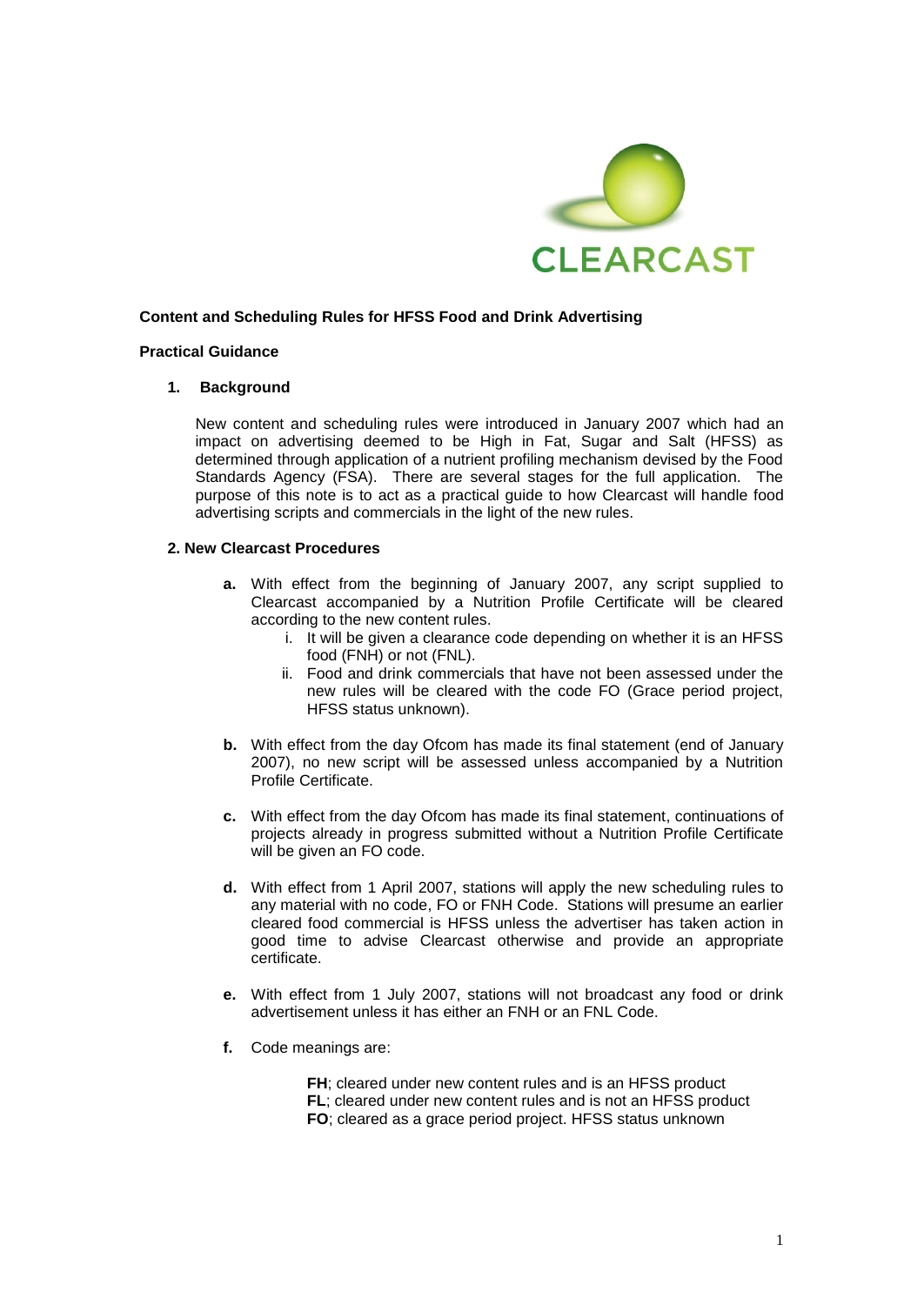# **3. Nutrient Profile Certificate**

The Nutrient Profile Certificate will be required with any new script or commercial as of 1 February 2007.

The certificate can be found on<http://www.clearcast.co.uk/clearcast-forms.html>

# **4. New Content Rules**

## 7.2 Food And Soft Drink Advertising And Children

## Notes:

1. The rules in 7.2 must be read in conjunction with the other rules in this Code, especially section 8.3, "Food and Dietary Supplements". References to food apply also, where relevant, to beverages.

2. These definitions apply in rule 7.2:

- "Children" refers to persons below the age of 16.
- Licensed Characters those characters that are borrowed equities and have no historical association with the product.
- Equity Brand Characters those characters that have been created by the advertiser and have no separate identity outside their associated product or brand.
- HFSS products those food or drink products that are assessed as high in fat, salt or sugar in accordance with the nutrient profiling scheme published by the Food Standards Agency (FSA) on 6 December 2005. Full details of the FSA"s nutrient profiling scheme are available on the FSA website at: http://www.food.gov.uk/healthiereating/advertisingtochildren/nutlab/nutprofmod

# 7.2.1 Diet and lifestyle.

Advertisements must avoid anything likely to encourage poor nutritional habits or an unhealthy lifestyle in children.

# Notes:

(1) This rule does not preclude responsible advertising for any products including those that should be eaten only in moderation.

(2) In particular, advertisements should not encourage excessive consumption of any food or drink, frequent eating between meals or eating immediately before going to bed.

(3) It is important to avoid encouraging or condoning attitudes associated with poor diets, for example, a dislike of green vegetables.

(4) Portion sizes or quantities of food shown should be responsible and relevant to the scene depicted, especially if children are involved. No advertisement should suggest that a portion intended for more than one person is to be consumed by a single individual or an adult's portion, by a small child.

(5) Advertisements for food should not suggest that an inactive or sedentary lifestyle is preferable to physical activity.

## 7.2.2 Pressure to purchase

Note: Please see also 7.3 [Revised numbering] (Pressure to purchase)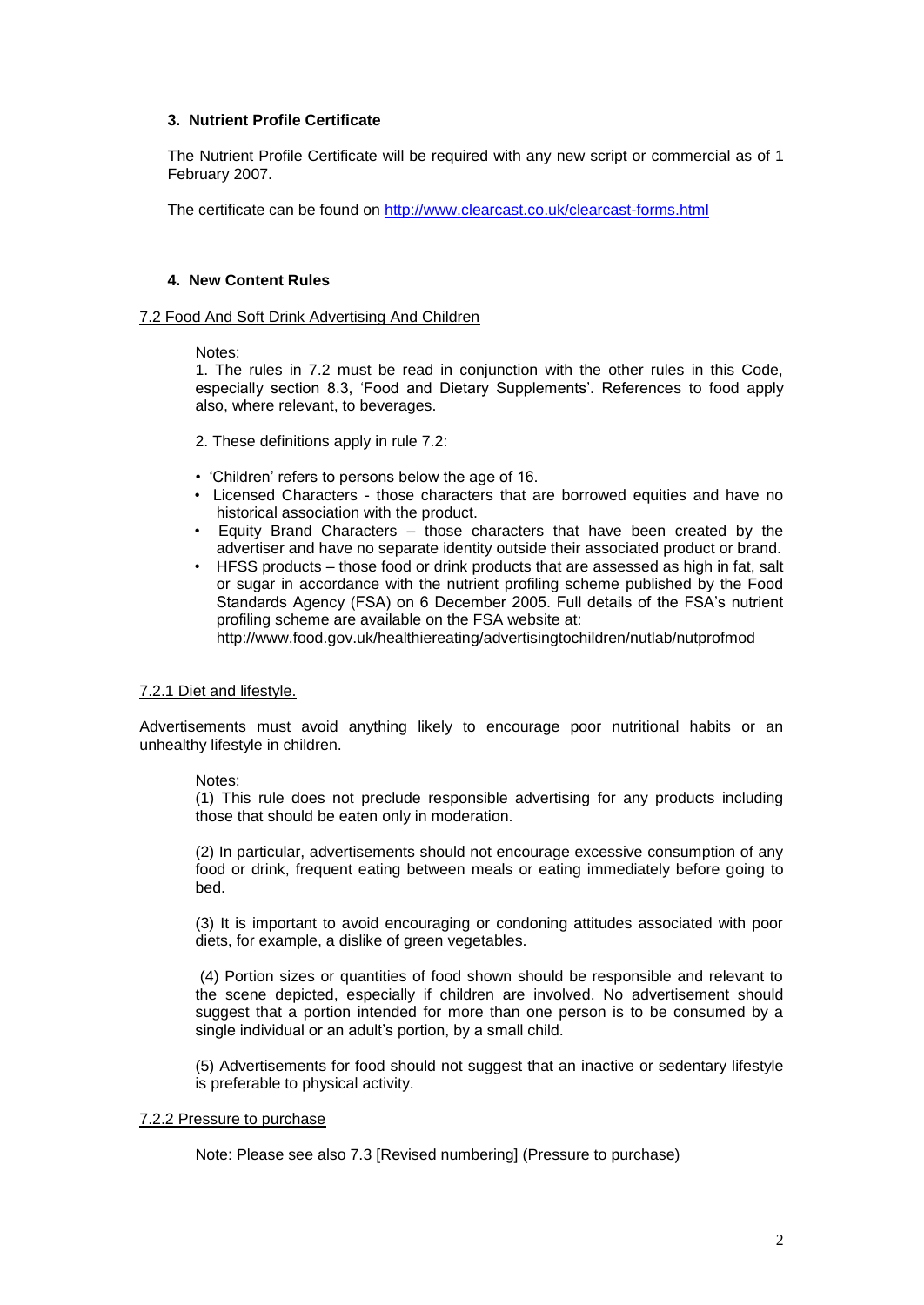(a) Although children may be expected to exercise some preference over the food they eat or drink, advertisements must be prepared with a due sense of responsibility and should not directly advise or ask children to buy or to ask their parents or other adults to make enquiries or purchases

#### Notes:

- (1) This extends to behaviour shown: for example, a child should not be shown asking for a product or putting it into the parent's trolley in the supermarket.
- (2) Phrases such as "Ask Mummy to buy you" are not acceptable.

(b) Nothing in an advertisement may seem to encourage children to pester or make a nuisance of themselves.

(c) Advertisements must not imply that children will be inferior to others, disloyal or will have let someone down, if they or their family do not buy, consume or use a product or service.

(d) Advertisements must neither try to sell to children by appealing to emotions such as pity, fear, loyalty or self-confidence nor suggest that having the advertised product somehow confers superiority, for example making a child more confident, clever, popular, or successful.

(e) Advertisements addressed to children should avoid "high pressure" and "hard sell" techniques, i.e. urging children to buy or persuade others to buy. Neither the words used nor the tone of the advertisement should suggest that young viewers are being bullied, cajoled or otherwise put under pressure to acquire the advertised item.

(f) If an advertisement for a children"s product contains a price, the price must not be minimised by the use of words such as "only" or "just".

#### Note:

Products and prices should not be presented in a way that suggests children or their families can easily afford them.

#### 7.2.3 Promotional offers

Promotional offers should be used with a due sense of responsibility and promotional offers for HFSS food and drink must not be targeted directly at pre-school or primary school children.

(a) Advertisements featuring promotional offers linked to food products of interest to children must avoid creating a sense of urgency or encouraging the purchase of excessive quantities for irresponsible consumption.

(b) Advertisements should not seem to encourage children to eat or drink a product only to take advantage of a promotional offer: the product should be offered on its merits, with the offer as an added incentive. Advertisements featuring a promotional offer should ensure a significant presence for the product.

(c) Advertisements for collection-based promotions must not seem to urge children or their parents to buy excessive quantities of food. They should not directly encourage children only to collect promotional items or emphasise the number of items to be collected. If promotional offers can also be bought, that should be made clear. Closing dates for collection-based promotions should enable the whole set to be collected without having to buy excessive or irresponsible quantities of the product in a short time. There should be no suggestion of "Hurry and buy".

(d) If they feature large pack sizes or promotional offers, e.g. "3 for the price of 2", advertisements should not encourage children to eat more than they otherwise would.

(e) The notion of excessive or irresponsible consumption relates to the frequency of consumption as well as the amount consumed.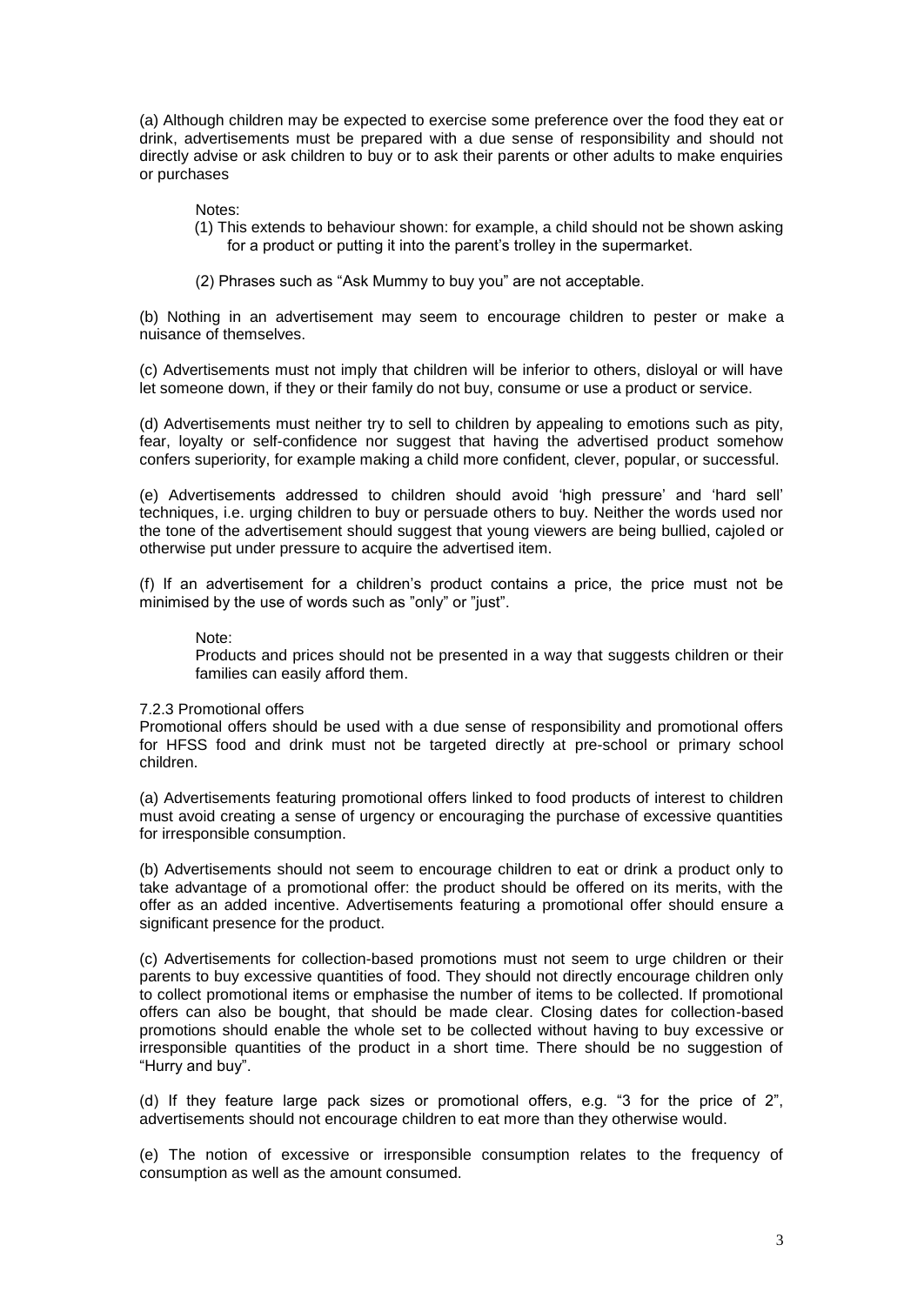## 7.2.4 Use of characters and celebrities

Celebrities and licensed characters popular with children must be used with a due sense of responsibility. They may not be used in advertisements for HFSS products targeted directly at pre-school or primary school children.

## Notes:

(1) Advertisements must not, for example, suggest that consuming the advertised product will enable children to resemble an admired figure or role-model or that by not doing so children will fail in loyalty or let someone down.

(2) This prohibition does not apply to advertiser-created equity brand characters (puppets, persons or characters), which may be used by advertisers to sell the products they were designed to sell.

(3) Persons such as professional actors or announcers who are not identified with characters in programmes appealing to children may be used as presenters.

(4) Celebrities and characters well-known to children may present factual and relevant generic statements about nutrition, safety, education, etc.

## 8.3 Food and Dietary Supplements

## Notes:

(1) The rules in 8.3 must be read in conjunction with the relevant legislation including the Food Labelling Regulations 1996 (as amended) and especially Schedule 6. They apply to all advertising for food products. If an advertisement is targeted at children, Section 7 of this Code also applies.

(2) Public health policy increasingly emphasises good dietary behaviour and an active lifestyle as a means of promoting health. Commercial product advertising cannot reasonably be expected to perform the same role as education and public information in promoting a varied and balanced diet but should not undermine progress towards national dietary improvement by misleading or confusing consumers or by setting bad examples, particularly to children. Advertisements for food should not suggest that an inactive or sedentary lifestyle is preferable to physical activity.

## 8.3.1 Accuracy in food advertising

(a) Nutrition claims (e.g. "full of the goodness of vitamin C") or health claims (e.g. "aids a healthy digestion") must be supported by sound scientific evidence. Advertising must not give a misleading impression of the nutritional or health benefits of the product as a whole and factual nutrition statements should not imply a nutritional or health claim that cannot be supported. Ambiguous wording that could be understood as a nutritional claim must be avoided. For example, "goodness" should not be used as a synonym for "wholesomeness" and, if a claim relates to taste, that should be made clear, e.g. "It tastes good", not "It is good". The scientific meaning of the word "energy", i.e. calorific value, should not be confused with its colloquial meaning of physical vigour

(b) Nutritional claims and health claims should relate to benefits that are significant and relevant to groups likely to be strongly interested in the advertisement. Claims should be presented clearly and without exaggeration

(c) No nutritional or health claim for a HFSS food or drink product may be targeted directly at pre-school or primary school children

(d) The fact that a food product is a good source of certain nutrients does not justify generalised claims of a wider nutritional benefit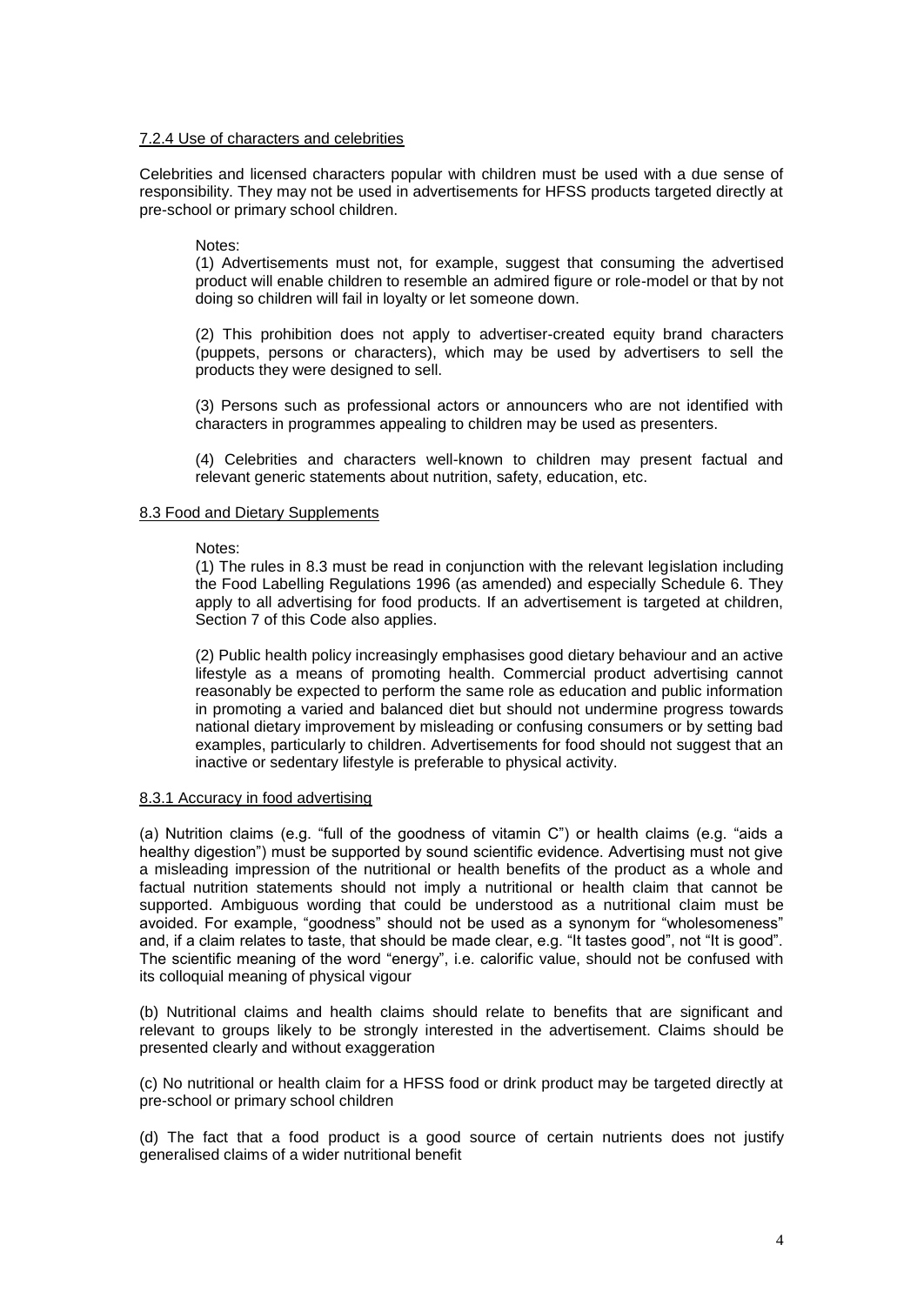#### Notes:

(1) Claims of nutritional or health benefits should be considered in the context of a balanced diet or lifestyle or both.

(2) A wide range of guidelines that offers best-practice advice for nutritional claims and healthy eating is available. For example, DEFRA Guidelines for the Use of Certain Nutrition Claims in Food Labelling and Advertising include a recommendation to avoid "% fat free" claims (issued November 1999). Appropriate consideration and uniform application of such guidelines is needed from the relevant pre-clearance and adjudicatory bodies.

(3) Licensees may also find the Joint Health Claims Initiative Code of Practice useful.

#### 8.3.2 Excessive consumption

Advertisements must not encourage or condone excessive consumption of any food

#### Notes:

(1) Interpretation of this rule should be by reference to generally accepted nutritional advice. It would clearly not be inconsistent with shots of someone enjoying a chocolate bar; it would, however, preclude someone being shown eating whole boxes of chocolates in one sitting.

(2) Portion sizes or quantities of food shown should be suitable for the occasion and the people portrayed, especially if children are involved. Advertisements should not suggest that a portion intended for more than one person is to be consumed by a single individual or an adult's portion, by a small child.

(3) If they feature large pack sizes or promotional offers, e.g. "3 for the price of 2", advertisements should not encourage people to eat more than they otherwise would.

(4) The notion of excessive consumption relates to the frequency of consumption as well as the amount consumed.

#### 8.3.3 Comparisons and good dietary practice

Advertisements must not disparage good dietary practice. Comparisons between products must not discourage the selection of options such as fresh fruit and vegetables, which accepted dietary opinion recommends should form a greater part of the average diet

## Notes:

(1) Advertisements should not seem to contradict or ignore good dietary practice.

(2) To reflect generally accepted good dietary practice, a reasonable variety of other foods should be shown if the advertised product is presented as part of a meal.

(3) Food products not intended as substitutes for meals should not be presented as such.

## 8.3.4 Oral health

Advertisements must not encourage or condone damaging oral health care practices

Note:

For instance, advertisements must not encourage frequent consumption throughout the day, particularly of potentially cariogenic products such as those containing sugar. This rule has children"s dental health particularly in mind.

#### 8.3.5 Dietary supplements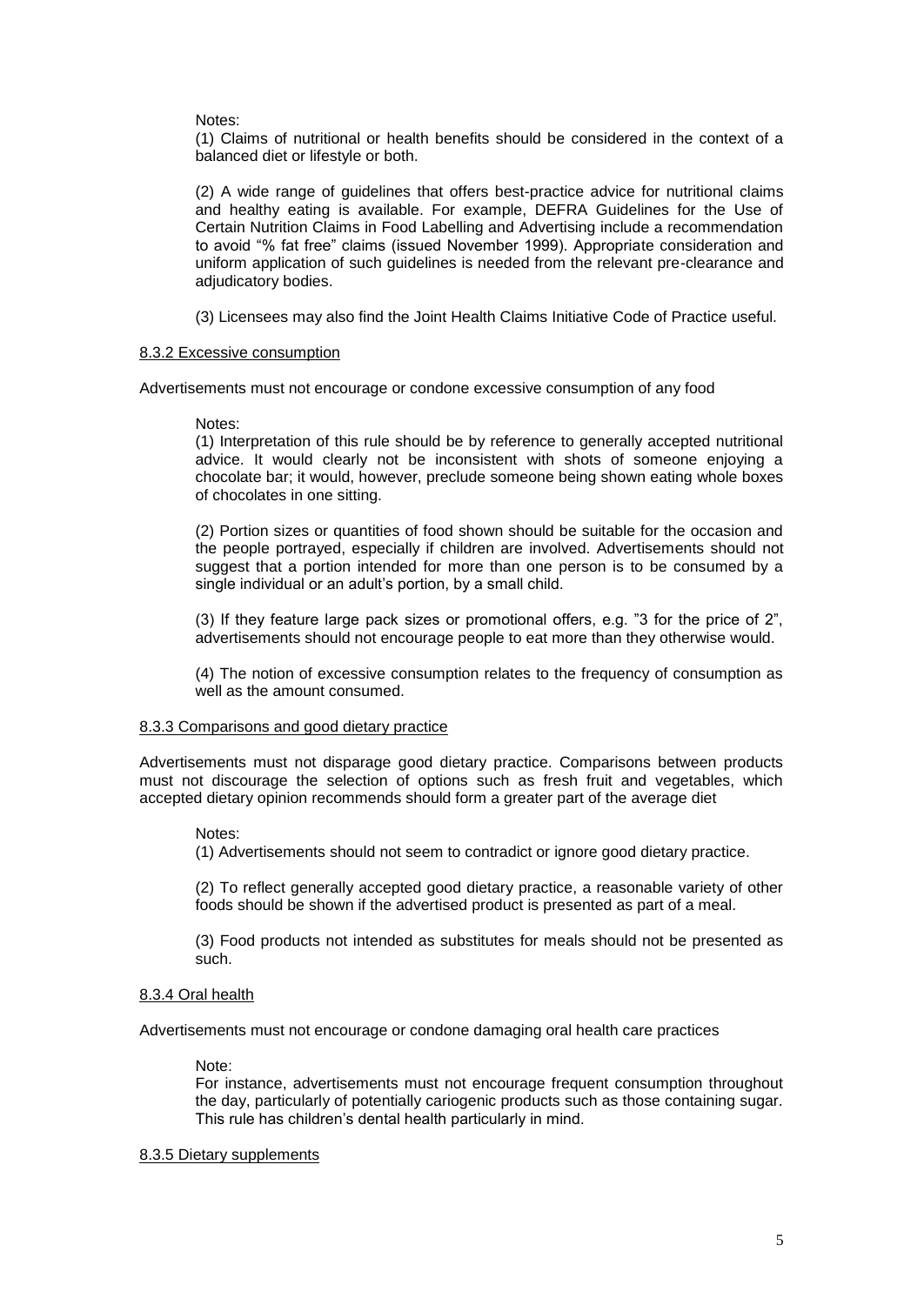(a) Advertisements must not suggest that it is necessary or therapeutic for the average person to augment their diet or that dietary supplements can enhance normal good physical or mental condition

(b) Advertisements must clearly establish those groups of people likely to benefit from a particular form of supplement

Note to 8.3.5(b):

Only certain groups are likely to benefit from particular vitamin or mineral supplements. They might include people on a restricted dietary regimen, those eating unsupplemented, low-energy diets, women of child-bearing age (particularly if they are planning to have a baby, are pregnant or lactating), growing children and some individuals over 50.

# **5. New Scheduling Rules**

BCAP Rules on the Particular Separation of Advertisements and Programmes

Specific Separation Requirements 4.2

# GENERAL NOTES:

(i) The term "adjacent" where used in these rules refers to a break immediately before or after the programme in question.

(ii) The term "children"s programmes" means programmes made for children below the age of 16.

(iii) Channels devoted to children"s programmes, or whose programmes are or are likely to be of particular appeal to children, will be unlikely to be able to carry at any time advertising of the kind restricted under 4.2.1 and 4.2.2 below. Such channels should also take particular note of 4.2.3 and 4.2.4. Thus, for instance, dedicated children"s channel"s may not carry any advertising products or services restricted under 4.2.1(b) below, namely: lotteries, pools and food or drinks assessed as high in fat, salt or sugar.

(iv) For the avoidance of doubt, any given timing, programme category or age band restriction subsumes any other less severe restriction. Thus, a "post 9pm" subsumes both a "post 7.30 pm" as well as the restriction on scheduling in or adjacent to children"s programmes or programmes likely to have a significant child audience. Similarly, a prohibition on transmission in "children"s programmes", includes e.g. programmes made for pre-school children. Particular care needs to be exercised where a programme for, or likely to be of interest to, children is transmitted late in the evening or in the small hours, as for example at Christmas. Where such a programme is transmitted after 9pm, no advertisement carrying a timing restriction may be transmitted in or around that programme.

Children and young people 4.2.1

(a) The following may not be advertised in or adjacent to children"s programmes or programmes commissioned for, principally directed at or likely to appeal particularly to audiences below the age of 18:

(i) alcoholic drinks containing 1.2 per cent alcohol or more by volume;

(See also 4.2.5 below)

(See note (iii) below on identification of programmes of particular appeal)

(ii) bingo;